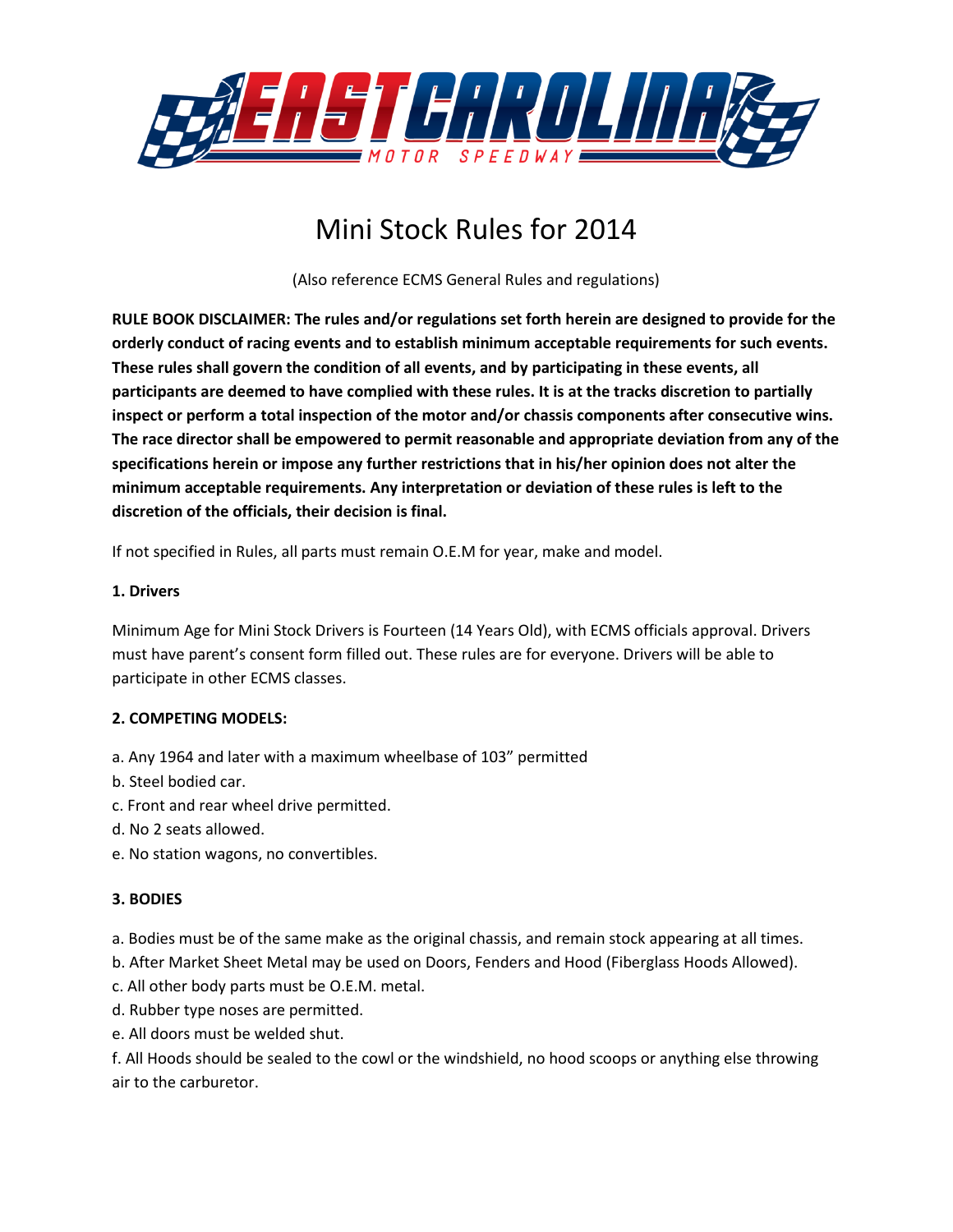g. Hoods and trunks must close in the original position; at least two (2) positive fasteners must be used on hood and trunk.

h. Must have firewalls front and rear intact with no holes completely sealed, 22 gauge steel required.

i. Roll cage, firewalls, etc. must be visible from inside the car.

j. Must have factory floor pan, no alterations, no tunnels etc., except for roll bars.

k. Bumpers must remain in stock location.

l. Fenders may be cut for tire clearance, must be rolled under, no sharp edges. 13. Car may have these inner structures removed: fenders, doors, hood, trunk lid, and roof.

m. Trunk floor pan must be O.E.M. except for fuel cell installation.

n. Factory dash removal permitted may replace with a custom dash of aluminum or steel, option.

o. All accessories outside the car must be removed and covered: example door handles, taillights, headlights, etc.

p. Rear spoilers, max 5" tall and" 54 inches wide or the width of the trunk lid, whichever is less.

q. Roll cages must be 1 1/2" inch x .090 inch wall thickness tubing minimum. Minimum of 4 bars on driver side, minimum of 3 bars on passenger's side.

r. Front and rear hoop permitted.

s. 1/8" steel plate must be welded to the inside or outside of the door bars on the driver's side.

Plate must be big enough so nothing can get into the driver's area: mandatory.

t. All bars in driver's area must have acceptable roll bar padding.

u. O.E.M. steering box mandatory. Steering column must have collapsible sleeve. v. Steering quickner permitted.

w. Quick release steering wheel optional.

x. All pedals must remain in stock locations, no aftermarket pedals.

y. May reinforce bumpers with light tubing, internal braces behind bumpers only.

# **4. WEIGHT**

a. Minimum weight is 2250 lbs. or one pound per cc after race. Actual cc's and weight must be posted on the hood.

b. Maximum left side weight is 56% of the total weight of your racecar.

c. No Fuel, oil, or other fluids or dislodged parts of any kind may be added to the racecar before post race inspection.

d. All weights will be checked with the driver in the seat, helmet on the head, both hands on the wheel, feet on the pedals, and the driver in the upright position.

e. All added weight must be in block form.

f. No tolerance allowed for any reason.

# **5. Engine Specifications**

All engines must be absolutely stock from carburetor to oil pan, with the exceptions stated within the ECMS Rule Book. 4 cylinder engines only. No Rotary engines, no four wheel drive cars. No double overhead cam engines. GM 151 allowed in all GM cars. Stock O.E.M. blocks only, no aftermarket blocks. Must have manual for proof of eligibility, mandatory. You may interchange engines within your manufacturer line.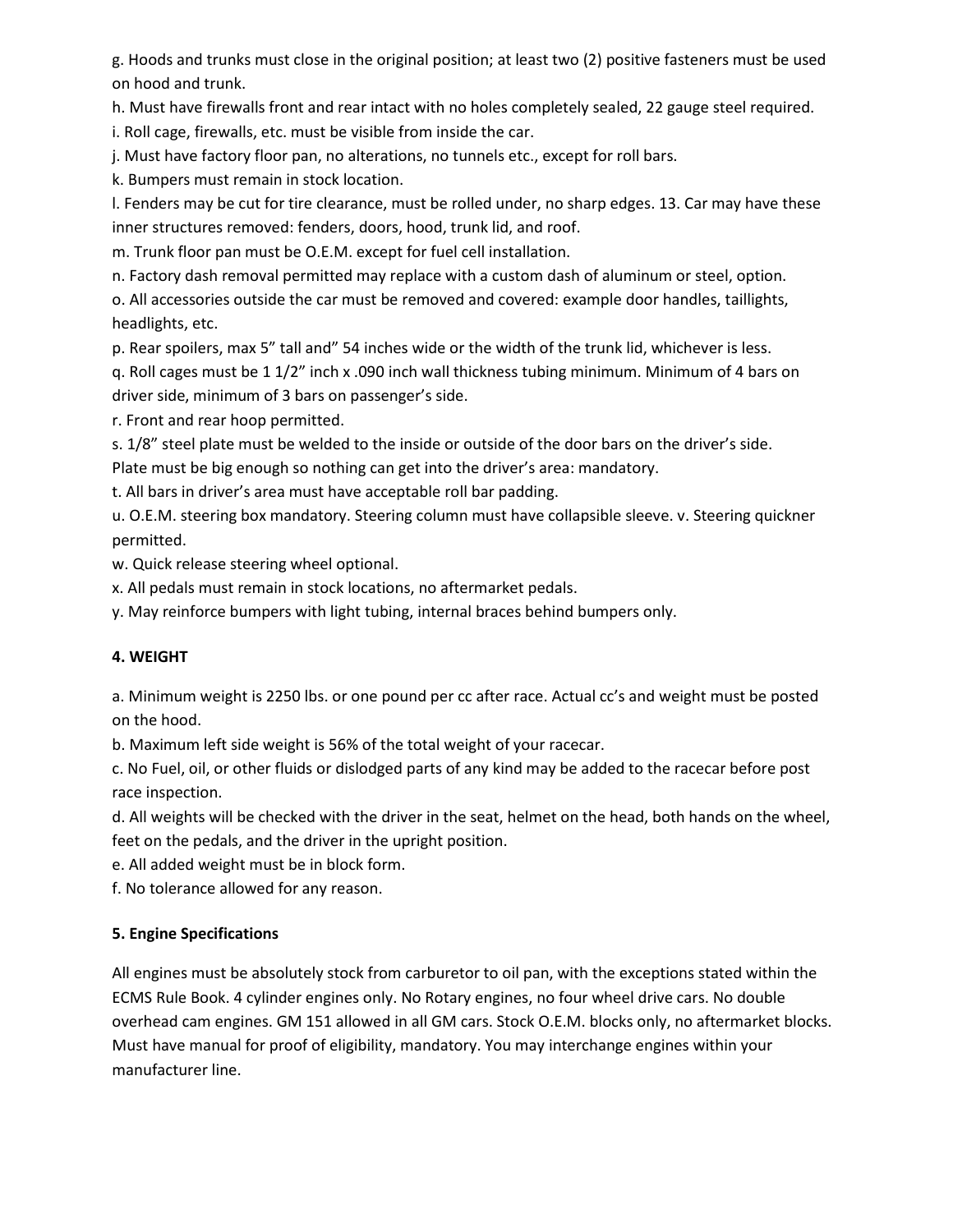#### **6. Engine Location**

- a. Stock O.E.M. location only.
- b. Stock O.E.M. or solid motor mounts permitted.

# **7. Blocks**

- a. Must be stock O.E.M. production only, no aftermarket blocks.
- b. No block is to be coated inside at all.
- c. Blocks cannot be offset bored, and must maintain O.E.M. type bearings in the main journals.
- d. Stock O.E.M. type rod and cam bearings.
- e. No roller cam bearings, unless it's stock O.E.M.
- f. Cam buttons permitted.
- g. Engine balancing permitted, must be done in a standard production manner.
- h. Maximum overbore is .065, Toyota 3TC engine may be bored to 89MM.

# **8. Crankshafts**

a. Must be stock O.E.M. cast or steel, no aftermarket such as Scat, Lunati, etc. allowed.

- b. Stock O.E.M. stroke must be maintained, no strokers allowed.
- c. No O.D. turning, weight polishing allowed. You may polish #4 rod journal and #5 main journal only.
- d. Stud Girdle Kit for Main Bearings Only.

# **9. Connecting Rods**

a. Stock O.E.M. rods iron or steel, stock O.E.M. rods may be polished. Aftermarket rods permitted untouched out of the box except for balancing.

- b. Must be O.E.M. configuration and sizes and locations.
- c. Center to center size must be stock O.E.M. for the particular engine used.
- d. Bob weight removal for balancing. When balancing the rods, one of the four must remain untouched.
- e. Any rod bolt permitted.
- f. Stock O.E.M. length rod for engine used only.
- g. Free floating wrist pins permitted, no light weight wrist pins allowed.
- h. Fords are allowed to use the 5.7 rods.

# **10. Pistons**

- a. Any flat top piston permitted, must be full skirted.
- b. Three rings with all rings in place.
- c. Gas Porting Allowed.
- d. Wrist Pin must retain O.E.M. Diameter. Deck is .010 Out.

e. Toyota 3TC Engines are allowed a Stock 235 +\- .005 Style Dome Pistons. The Flat Part of the Toyota Piston cannot be Above the Deck. (4.25.07)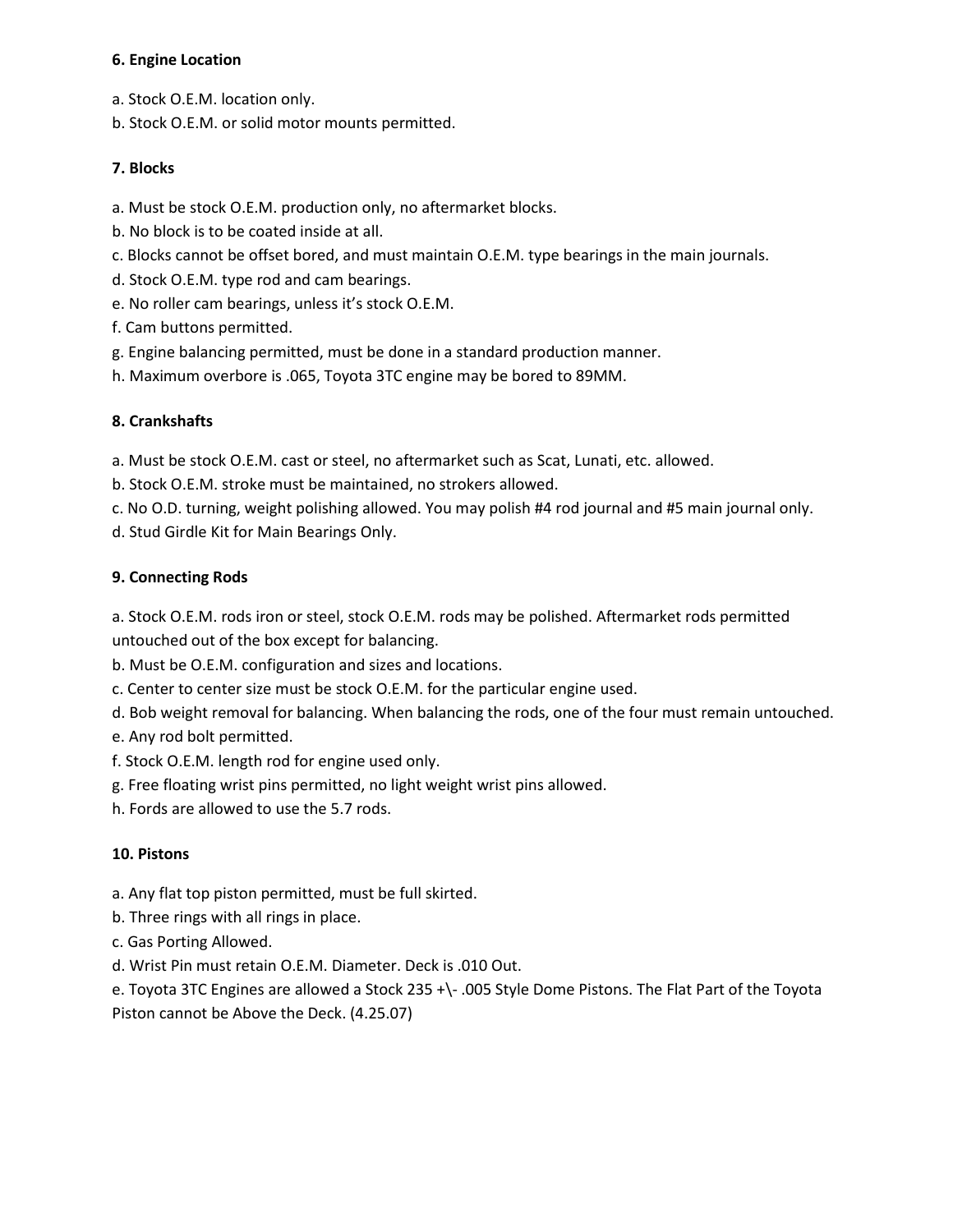#### **11. Piston Rings**

Any stock O.E.M. style permitted.

#### **12. Bearings**

All engine bearings must be stock O.E.M. type sleeve bearing, no roller bearings allowed.

#### **13. Fasteners**

Stock O.E.M. or any H.D. bolts, nuts, washers permitted. Head Studs, Main Bearing Studs allowed.

#### **14. Gaskets**

Stock O.E.M. or any brand permitted. No "O"-ring type allowed in any form as a gasket.

#### **15. Cylinder Heads**

a. Stock O.E.M. heads, no aftermarket heads allowed.

b. Angle milling permitted.

c. Two valves per cylinder only, O.E.M. swirl polished type valves only.

d. Stainless Steel O.E.M. configuration Valves permitted. No Titanium Valves. Valves may be

Back Cut 30 Degree Maximum. Valve Stems may not be Canted in Heads.

- e. No interior de-burring, polishing, extrude honing or acid porting allowed. Ports must be stock as cast. f. Lifter Bore May be machined for Solid Adjusters.
- g. Valve Sizes: Intake Exhaust GM Iron Duke 1.720 1.500 Ford 2300 1.740 1.500 Nissan L20B

1.660 1.384 Toyota 20R 1.693 1.418 Toyota 3TC 1.620 1.420.

#### **16. Valve Train**

a. Part numbers and casting numbers cannot be altered or removed.

b. A maximum of three (3) angle valve jobs are permitted. When cutting the valve seat angles, no stone or grinding marks are permitted above the bottom of the valve guide. All cutting in reference to the valve job and bowl area must be centered off the centerline of the valve guide. Radius Cuts will be permitted 1" below Valve Seat . Upon completion of the valve job, the bowl area under the valve seat down to the bottom of the valve guide must still be the same configuration as far as the shape and finish as it was from the manufacturer. Surfaces and/or edges where the cutter or stone has touched must not be polished. Hand grinding or polishing will not be permitted on any part of the head. Valves must be located and oriented in the stock manner.

# **17. Camshafts**

a. Stock O.E.M. or any aftermarket hydraulic or solid cam permitted, camshaft must be steel.

- b. Roller Cams Add 50 LBS
- c. Degreeing the cam is permitted.
- d. Stock O.E.M. or double roller timing chain and gears with Hex adjustment permitted.
- e. Anti-pump up hydraulic lifters permitted.
- f. No lightweight push rods allowed.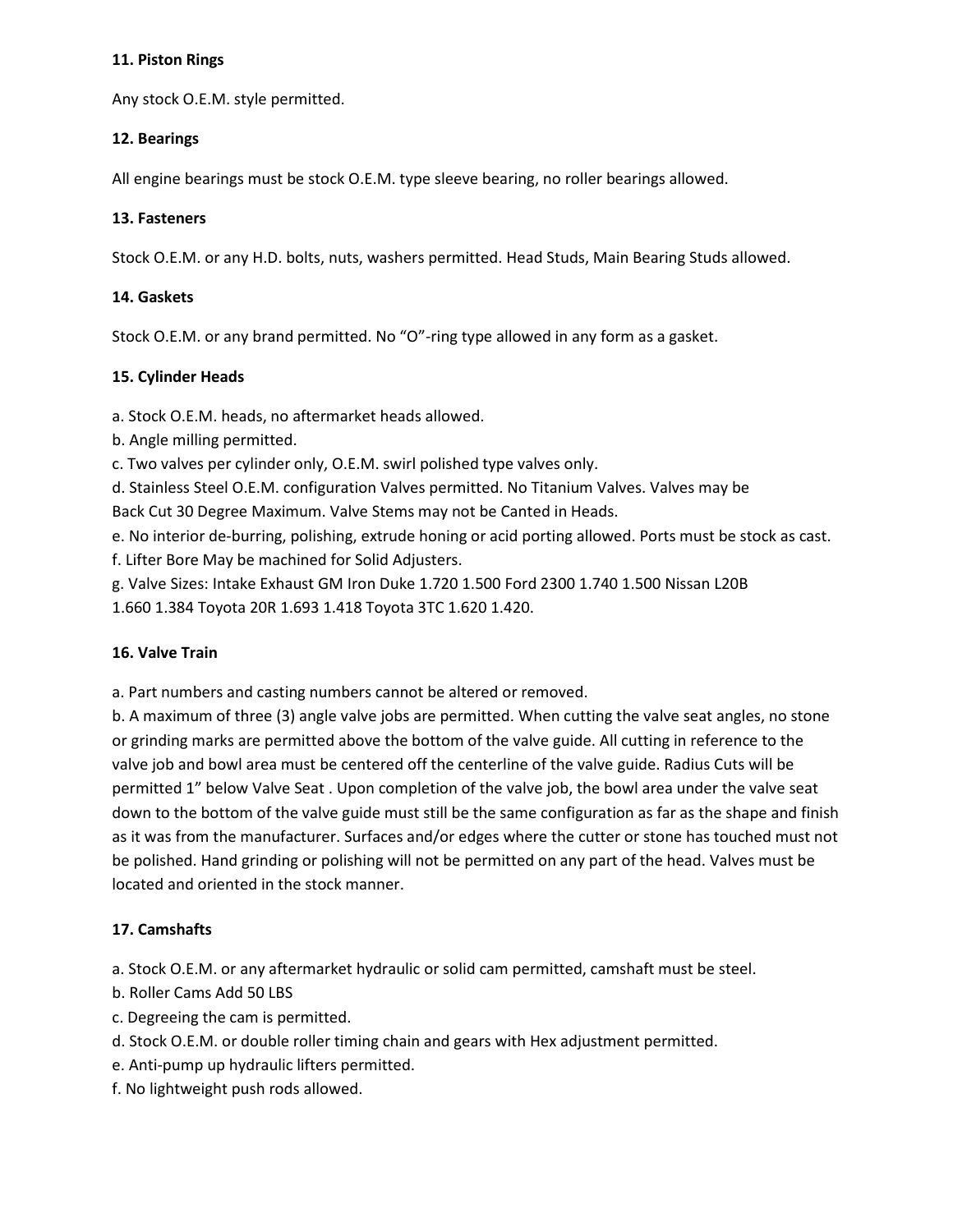g. No Rev-kits, stud girdles, offset rocker arms, pivot rockers arms, roller lifters, lightweight lifters, coated lifters, mushroom lifters, oversized lifters.

h. Lifter Bore may be machined to allow for solid adjusters.

i. No Rhoads lifters allowed.

j. Oil return screens permitted.

k. Lifter valley baffles are permitted.

l. Lifters must be stock sizes for engine use.

m. Roller rocker arms allowed on GM engine only.

n. Any valve spring permitted.

# **18. Intakes**

a. Stock O.E.M. factory - Non hi-performance manifolds only, fuel injection intakes permitted.

b. No porting or polishing or coating or dipping of the manifold.

c. No port matching.

d. Intake may only be modified to accept carburetor, no other modifications permitted. e. All carburetor adaptor plate modifications must not exceed stock plenum height for Intake being used.

# **19. Carburetors**

a. Holley 2300 2 Barrel Carburetor Model Number 7448 (Part Number 80787) – 350 CFM, or Holley 2300 2-Barrel Carburetor Model Number 4412 (Part Number 80583) - 500 CFM. If you use the NEW HOLLEY 350 HP CFM Carburetor, you cannot do any modification to it at all.

b. All air leaks must be sealed.

c. A one (1") inch maximum thickness aluminum or steel spacer allowed with one gasket of .065" thickness top and bottom. No taper or bevel. Holes must be cut perpendicular to base of carburetor, and must be centered on the intake manifold. One or Two whole spacer permitted.

# **20. Body of Carburetor**

Reshaping, polishing, grinding or drilling of additional holes will not be permitted.

# **21. Choke Horn**

The choke horn may not be removed.

# **22. Boosters**

Booster type may not be changed. Size or shape must not be altered. Height and location of the boosters must remain as manufactured. All boosters must maintain an outside diameter of .616 inch.

# **23. Venturi**

Venturi area must not be altered or reshaped in any manner. Casting ring may not be removed. Alterations to allow additional air to be picked up below the opening of the venturi such as altered gaskets, base plates, and drilling holes into the carburetor will not be permitted.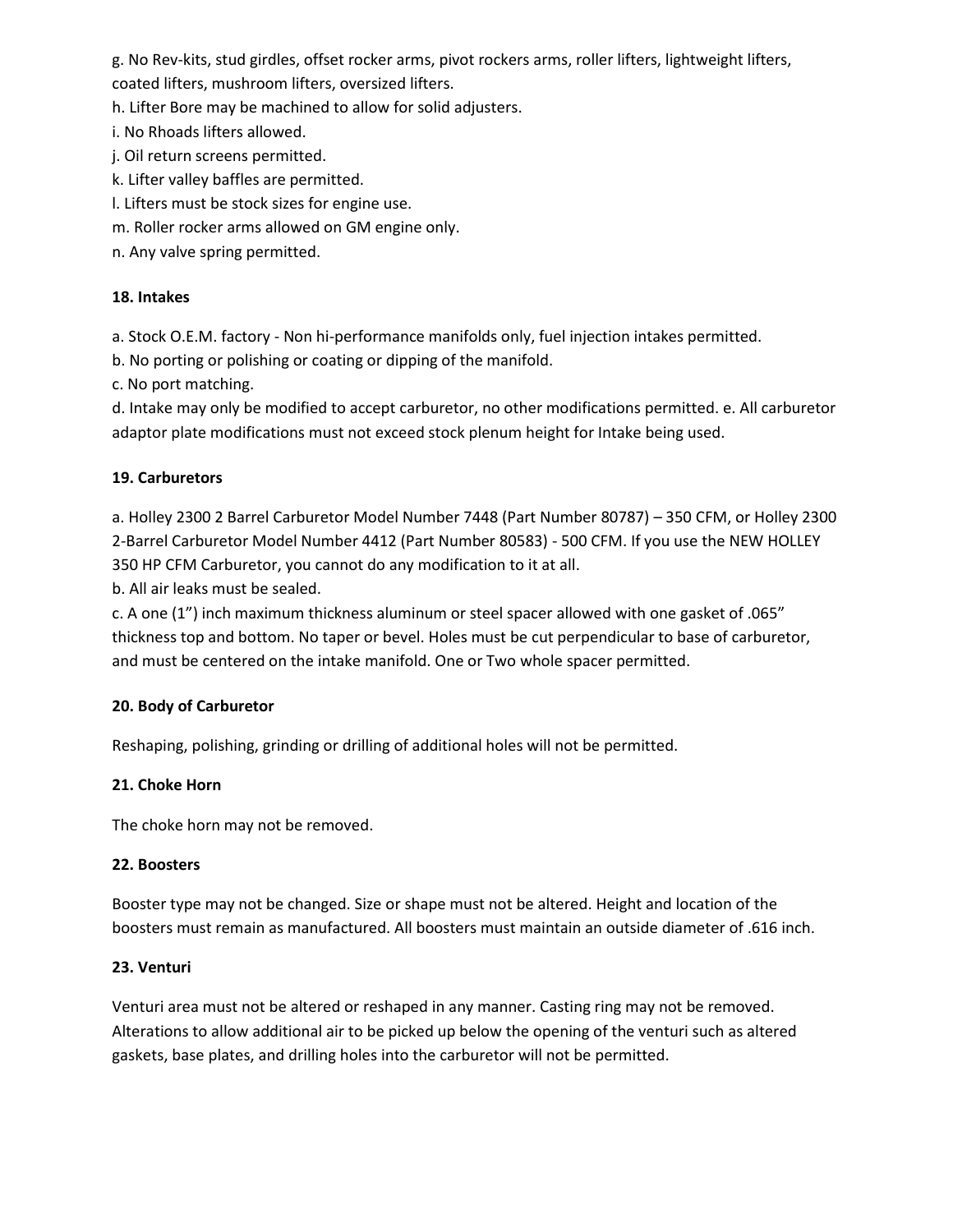#### **24. Base Plate**

Base plate must not be altered in shape or size.

#### **25. Butterflies**

Stock butterflies must not be thinned or tapered. Idle holes may be drilled in butterflies. Screw ends may be cut even with shaft, but screw heads must remain standard.

#### **26. Throttle Shafts**

Shafts must remain standard, and must not be thinned or cut in any manner.

#### **27. Accelerator Pump**

Accelerator pump discharge nozzle may not be changed.

#### **28. Air Cleaners**

a. All cars must have a metal air cleaner.

b. A maximum of fourteen (14") inches in diameter.

c. Air cleaner maximum height is five (5") inches, dry paper element or K&N permitted. No element may be altered in any way or be sprayed or soaked with any chemicals on any substance.

d. Front half of air cleaner may be shielded on the front area up to maximum of one half (1/2) the diameter, and not to exceed the height of the air cleaner.

e. No carburetor hats, baffles, etc., top and bottom must be same diameter.

f. No holes in top cover or bottom cover.

g. No air ducts, tubes, funnels or anything used to induct air to the element. No modification to the top or bottom air cleaner plates.

# **29. Fuel**

Track fuel mandatory. No additives. No cooling devices allowed.

# **30. Fuel Systems**

a. Fuel pumps maybe aftermarket Hi-Performance factory replacement type.

b. Electric fuel pumps are allowed, must have roll over valve in fuel line.

c. Fuel cell mandatory. d. Fuel cells must comply with ECMS standards.

e. Fuel cell must be mounted in the center of the trunk and or frame rails and maintain a minimum height of 8" from the bottom of the cell or frame, whichever is lowest to the ground with driver race ready.

f. Fuel cell must be strapped acceptable to track officials.

g. Fuel cell must be mounted in a steel container.

h. Must have a bar around the rear of the cell for safety.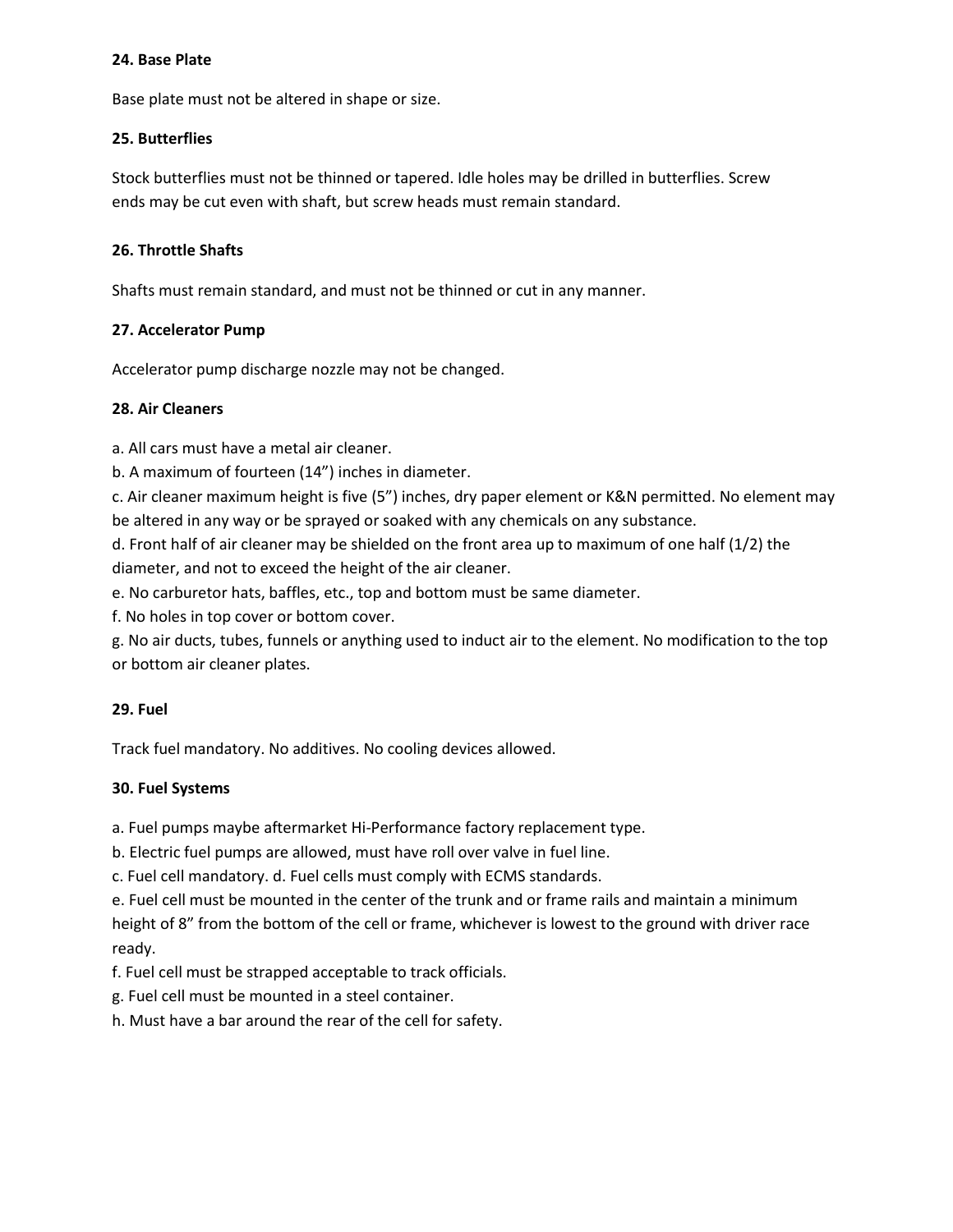#### **31. Glass**

a. Front windshield must be safety glass or Lexan 1/8" minimum with 2 one-inch (1") straps, on the inside.

b. Rear safety glass if used, must be Lexan 1/8" minimum with 2 one-inch (1") straps minimum, mounted on the inside.

c. Quarter glass optional, must be Lexan 1/8" minimum securely mounted.

- d. No side glass.
- e. No portion of any rear view mirror may extend outside the car.

f. Side vents with or without hose for driver cooling only.

# **32. Electrical Systems**

a. Battery must be in an approved enclosed box securely mounted in rear passenger area, or under the hood. Batteries in the trunk must be completely sealed.

b. Battery may be recessed through the floorboard, but cannot be mounted lower than the frame rails.

c. One (1) twelve- (12) volt battery only, no tractor or truck batteries allowed.

# **33. Ignition Systems**

a. Only factory ignition systems may be used.

b. Standard or electronic distributor may be modified for reliability by using factory parts only.

c. Stock type coils only. No MSD, ACCELL, MALLORY etc., internal parts, coils or boxes are allowed.

d. No high output coils allowed, no magnetos.

e. No multiple spark discharge boxes or systems allowed.

# **34. Cooling Systems**

a. Stock cooling system only in stock O.E.M. location

b. May use any radiator, aluminum or copper. No antifreeze, use Water Wetter type products.

c. Electric fans permitted.

# **35. Exhaust Systems**

a. Stock exhaust manifolds or headers permitted, one hundred eighty (180) degree headers not permitted.

b. Exhaust pipes must run parallel to the ground past the driver's seat, and must extend to the outer edge of the car

c. Exhaust may run through the inside of car if totally boxed, sealed and approved by tech person.

d. Mufflers are optional, Y-pipes, H – pipes permitted.

e. Exhaust Evacuation Systems are permitted; only quality check valves will be permitted.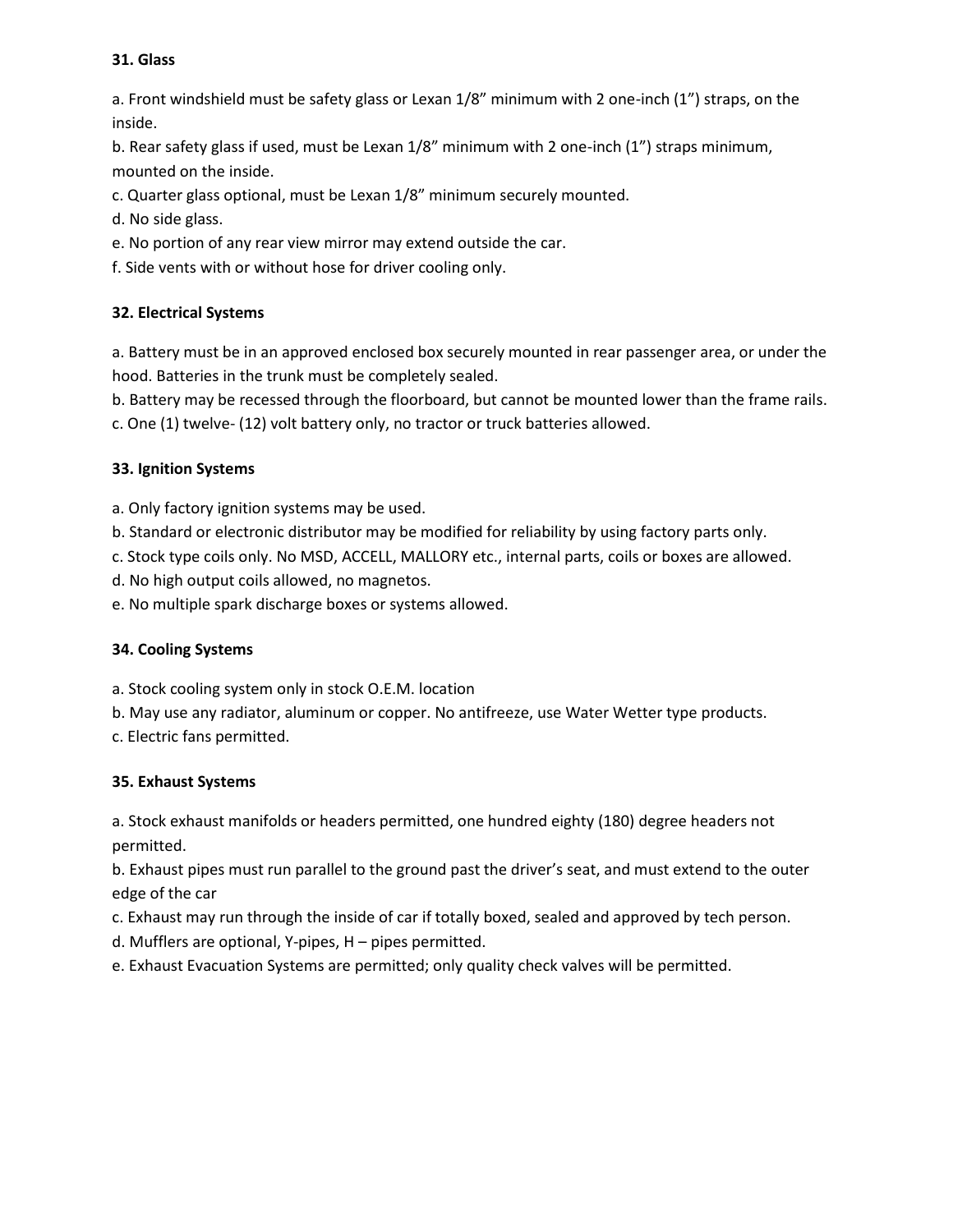#### **36. Oiling Systems**

a. Stock system only.

b. External oil filter permitted, must remain under the hood.

c. External oil coolers permitted, must be plumbed with steel braided hose and AN type fittings.

No rubber hose or hose clamps allowed. Cooler must be mounted between frame rails and forward of the firewall.

d. No dry sump or Accu sump systems.

e. Race type oil pan permitted, screen kits in oil return system permitted. Oil pan baffles preventing oil from flowing away from the oil pump pick-up permitted and recommended.

f. No crank scrapers.

g. Windage tray permitted.

h. Fords are allowed to use a single-stage external oil pump plumbed from the filter to the oil pan only. See tech for all other modifications.

# **37. CHASSIS**

a. All frames must be stock

b. Uni-body frames may be tied together, end to end, halfway max on frame rails.

c. Firewall and floorboard must remain intact.

d. Front and rear hoops may be added to the cage. Front hoops cannot go past frame horns, rear hoop must remain in trunk area.

e. Outer rocker panels may not be altered or moved.

f. All chassis components must be in place and functional.

g. No welding of chassis or reinforcing of any kind, except for tying uni-body. No x-ing of frame, no narrowing of frame and no boxing of frame.

h. Adjustable rear shackles are permitted; 8"max in length with holes drilled. Front eye stock location. i. All lead for weight must be bolted to the frame rails or inside the car with 2 grade 8 bolts, 3/8" minimum, with lock washers or double nut or poly lock nuts, must be painted white with car # on them. j. Weight jacks, screw jacks, etc., permitted.

k. Adjustable coil spring spacer permitted. Rear spring seat permitted. Spring Buckets permitted.

# **38. Transmissions**

a. Automatic or manual permitted. All gears must be functional from driver's compartment.

b. Automatics – manual shift kits permitted. Reverse shift patterns permitted. Internal modifications for durability only. No trick or lightweight internal parts, O.E.M. factory only. Torque converter must be stock O.E.M. size for all automatics. Must be factory O.E.M. stall speed. No stall or hollow converters. No aftermarket Hi-Pro converters. No valve or any mechanism to transfer transmission pressure allowed. Transmission mount must be O.E.M. stock replacement type and configuration. Neutral safety switch must be functional at all times. Modified transmission oil pan permitted. Transmission oil cooler size and placement is optional. Cooling lines must have no more than 12" of high-pressure rubber tubing. Stock O.E.M. flex plate only.

c. Manual – all gears must be functional from driver's compartment. Three (3), (4) or (5) speed transmissions only, no 6 speeds. No aluminum flywheels, no aftermarket hi-pro clutch packs such as 10,000 RPM, RAM, Center Force, etc. Stock O.E.M. clutch packs only, single disc only, no carbon fiber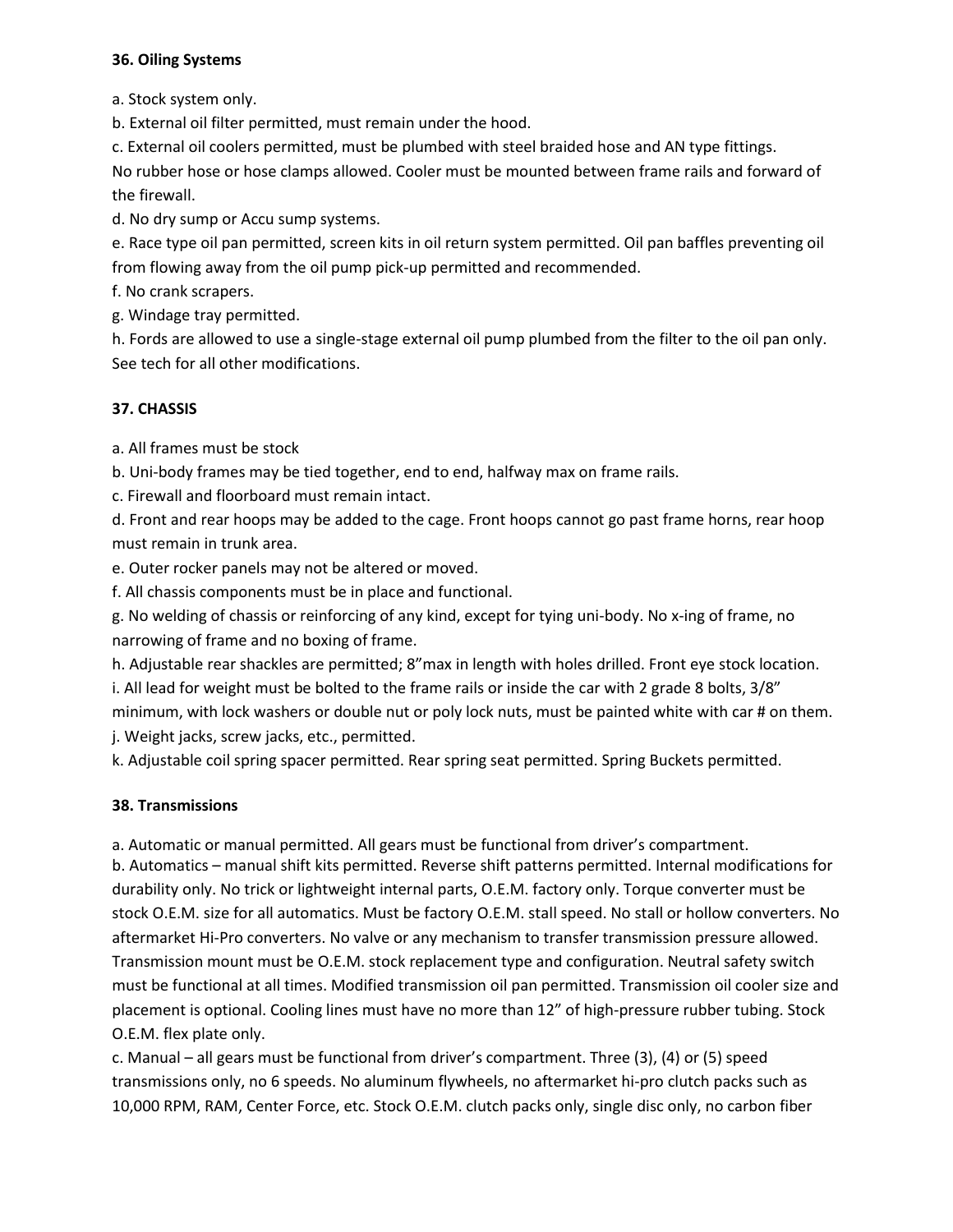discs. Stock O.E.M. flywheel with a minimum weight of 16 lbs. You cannot remove material from the center nor the outside of the flywheel to meet weight rule. You cannot concentrate material out of the center of the flywheel to meet weight rule. Bell housing must be modified to allow inspection of the clutch pack & flywheel. Failure to do so will keep you from competition. Blow proof bell housing is recommended.

d. If stock unit is used the floorboard must be reinforced in the clutch area, belting may be used.

e. No aftermarket transmissions or components, must be factory standard production only.

# **39. Drive Shaft**

a. Standard one (1) piece steel, minimum diameter 2 ½". No aluminum.

b. Must be painted white with car number on it.

c. Drive shaft safety loops front and rear mandatory.

# **40. Rear Ends**

a. Must be stock passenger car rear end, rear ends must not be out of factory tolerance, such as camber of caster settings.

b. May be interchanged between manufactures; Ford in a GM, GM in a Mopar etc.

c. Detroit locker rear end permitted.

d. No quick change units.

e. Any ring and pinion ratio permitted.

f. Rear end may be locked.

g. Non-adjustable Rear Pan Hard Bars are allowed.

h. No solid enclosed trailing arms.

i. Zero (0) camber and toe on rear end and wheels.

j. Bracket and arms may be altered to accept cross brand rear ends, but must retain factory spring and shock mounting location on 3rd member of chassis and body.

# **41. Chassis**

a. All frames must be stock.

b. Uni-Body frames may be tied together, end to end, ½ way max on frame rails firewall and floorboard must remain intact.

c. You may patch floor pan if it's rusted or has holes. Do not cut it out and replace whole pan, put a patch over the top – 22 gauge steel only.

d. Front and rear hoops may be added to the cage. Front Hoop may not extend further than the frame horns, rear hoop must stay in trunk area.

e. Outer rocker panels may not be altered or moved.

f. All chassis components must be in place and functional.

g. No cutting of any kind to lighten the frame. No x-ing of frame. No narrowing of frame. No boxing of frame.

h. No welding of chassis or reinforcing of any kind permitted, except for tying uni-body cars together.

i. Adjustable rear shackles are permitted; 8"max in length with holes drilled. Front eye stock location.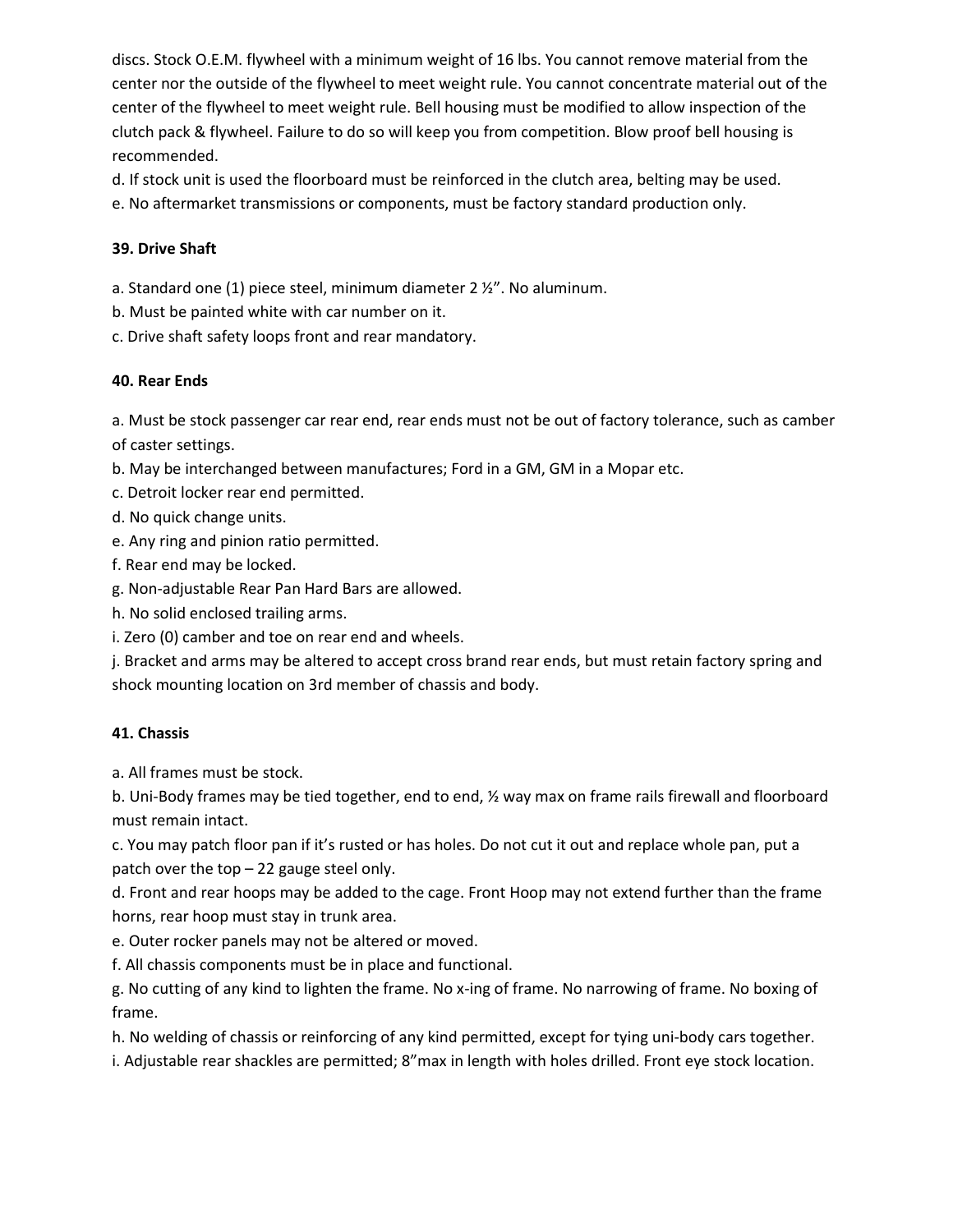j. All lead for weight must be bolted to the frame rails or inside the car with 2 grade 8 bolts, 3/8" minimum, with lock washer's or double nut or poly lock nuts, must be painted white with car # number on them.

k. Weight jacks, screw jacks, etc are permitted.

l. Adjustable coil spring spacer permitted, rear spring seat permitted, spring buckets permitted.

# **42. Suspension**

a. Stock O.E.M. upper and lower A-frames, no aftermarket permitted.

b. Modification to the stock O.E.M. A - Frames such as lengthening or shortening permitted.

c. A-frames must be for chassis used, stock O.E.M ball joints, sleeves, links and sway bars only. Must be for make of chassis, e.g. no Dodge in GM, or Ford in Chevy.

d. No aftermarket sway bars.

e. Front sway bar may use longer bolt or ready rod on driver's side. Must have locknuts or double nutted.

f. Stock O.E.M. or after market neoprene bushings permitted, must maintain stock O.E.M configuration. g. Rear sway bar must mount in Stock O.E.M. mounts, non adjustable.

h. Non adjustable front sway bar must mount in stock O.E.M mount located on passenger side.

i. Stock O.E.M. spindles, aftermarket not permitted.

j. All suspensions, both front and rear must be configured as from the factory.

# **43. Springs**

a. Stock O.E.M. or aftermarket front and rear coil springs permitted, springs must mount in stock locations.

b. Rubber or clamp style inserts permitted, acorn twist in style inserts not permitted

c. Stock O.E.M. or aftermarket leaf springs permitted. Front mount must be O.E.M. and mounted in O.E.M. configuration.

d. Adjustable Rear Shackle with holes drilled permitted, 8" long max.

e. Leaf spring sliders and spring buckets permitted.

# **44. Shocks and Locations**

a. Factory O.E.M. stock locations only, shock mounts and towers must be in there original place.

b. Stock O.E.M. or aftermarket shocks permitted, gas or oil charging permitted.

c. No adjustable or re-buildable shocks permitted, must be solid.

d. (1) shock per wheel only, mounted in factory location. May drop rear lower mount 2"

e. Lemans bar permitted.

f. Shock tower top may be modified to accept adjustable plate, must be welded to the front hoop.

g. Adjustable struts and upper strut plates are permitted (not adjustable during race).

# **45. Sway Bars**

Stock O.E.M. only for make of chassis and must mount in O.E.M. location. No aftermarket or adjustable sway bars, one piece only.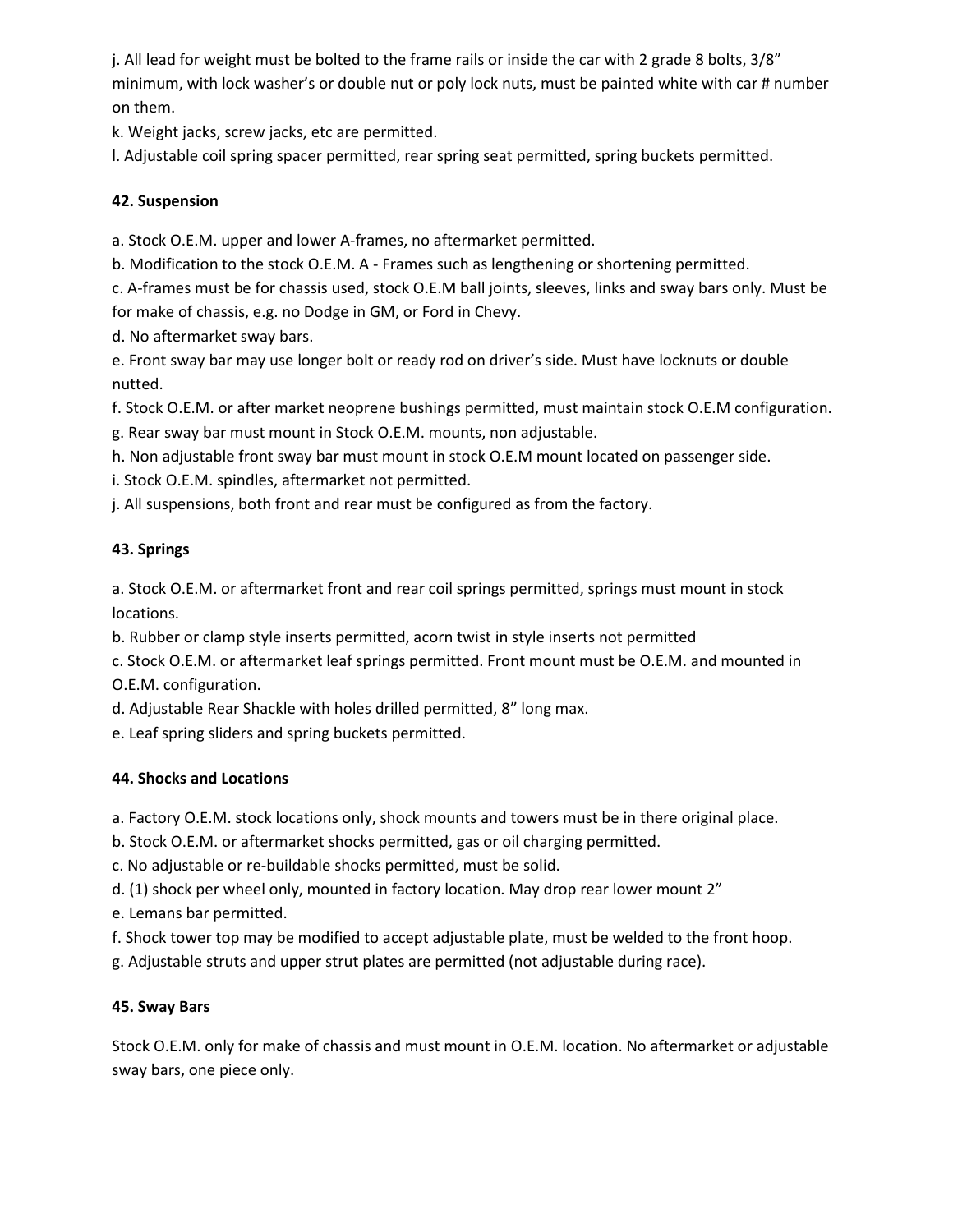#### **46. Steering**

a. Stock O.E.M. type for your chassis steering box or rack and pinion from one manufacturer to another is permitted.

b. All tie rods, sleeves, idler arm, pitman arm, center drag link must be stock O.E.M. for your chassis.

c. Steering quickener permitted.

# **47. Brake Systems**

a. Stock O.E.M. or heavier permitted, no truck brake systems. Must be from a passenger car off of your manufacturer's line.

b. Four (4) wheel disk brakes permitted, no dual master cylinders.

c. Rotors and drums must be magnetic steel.

d. Stock O.E.M. rotor from your manufacturer's line, no aftermarket. No drilling or cross cuts on rotors permitted.

e. Stock O.E.M. caliper from your manufacturer's line, no aftermarket. Max two (2) piston caliper.

f. Any brake pad/shoe permitted.

g. Brake proportioning valves permitted, must be mounted under the hood out of driver's reach.

h. Stock O.E.M. or after market pedals and assemblies allowed.

i. No air ducts to brakes.

j. No shut off valves or devices.

k. No brake boosters allowed.

# **48. Ground Clearances**

All ground clearances are the minimums with driver and car in race trim, before and after the races at all times.

- Front spoiler four (4) inches, all the way across.
- Center of the crankshaft eleven (11) inches.
- Frame Height Four (4) inches, measured at the frame rail.
- Outer rocker panels must not be altered or moved from stock O.E.M. location.
- Fuel cell and or fuel cell frame eight (8) inches from lowest point.
- Oil pan four (4) inches.

# **49. Tires**

a. Hoosier tires must be purchased from ECMS, with ECMS branding. (790's)

b. No tire treatment of any kind permitted.

# **50. Wheels**

- a. Steel wheels only, 8" wide x 13" diameter.
- b. Offsets may vary with a minimum of three (3") inches of backspace.
- c. No pressure relief valves.
- d. Minimum of 1/2" wheel studs mandatory.
- e. One 1/2" wheel spacer per wheel permitted.